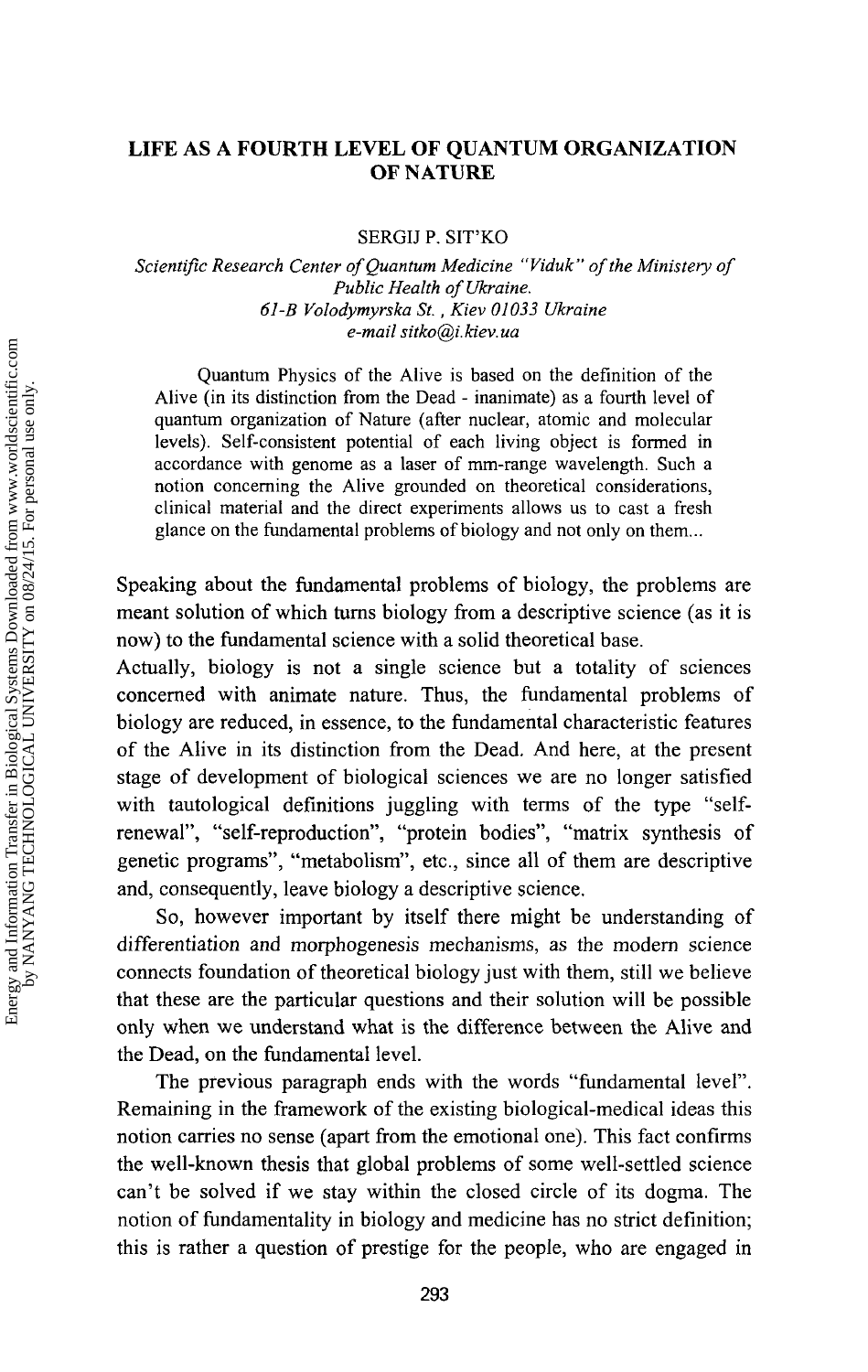science, and also the dimensions of the investigated objects bound by chemical forces. Chemical paradigm actually dating back to atomistic ideas of the ancient Greece is the solely recognized one up to now when the question concerns the processes occurring in the living objects. This has explanation if not justification.

And really so. All achievements of our West civilization are made due to the development of atomistic insight into the world, and therefore we accept almost as the axiom the opinion that disintegrating a macroscopic object into molecules, atoms, nuclei, quarks, i. e., microscopic components, we get more profound and comprehensive knowledge about nature. In physics, dealing with inanimate nature, such an approach worked well in many cases, that is why biological sciences that lay a claim to obtaining valuable information about animate nature came to be strongly attracted by studying just microscopic structures of the animate objects. And since the latter represent macroscopic formations (with respect to molecule sizes at least) so it is quite natural to believe that in study of the Alive the similar approaches should be adequate that are used in physics of liquids and solid state, i. e. the approaches based on studying the intermolecular interactions. And this is the domain of chemical sciences. Regarding the substance of the problem, this approach is justified even by the fact that in a solid body or liquids, a number of effects, screening in the first **turn,** result in that in common situations, only a short-range effect component of the universal electromagnetic interaction reveals itself, that is, once again, the chemical forces are involved. So it is no wonder that in biology under the fundamental sciences, i. e. sciences that lay a claim to statement and solution of global and, consequently, prestige problems, are meant the sciences studying microscopic components of the animate objects. In other words, the so-called fundamental biological sciences (genetics, molecular biology, biophysics, biochemistry, etc.) are not engaged in the study of the living objects but in the study of biological objects, thus, the very notion of life drops out from the field of vision of scrupulous scientists.

Though it sounds like a paradox, still the phenomenon of life appears as a hampering factor for physicists specializing in the domain of biology and medicine. The absence of mathematical expression for the phenomenon of life results in the fact that even application of the most up-to-date mathematical means to biology problems can't yield selfconsistent solutions different from those obtained in physics of liquids and solid-state.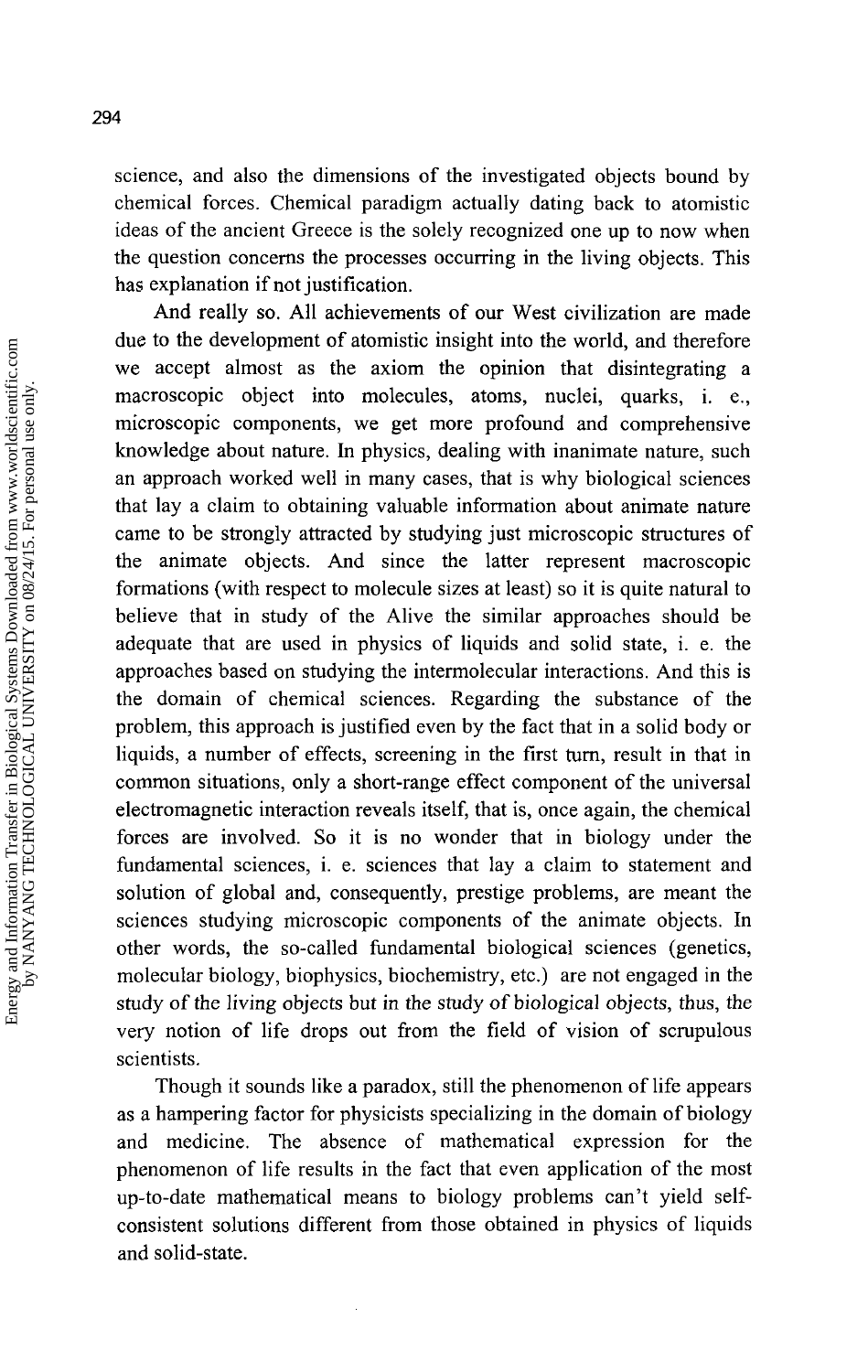Herewith it would be expedient to note that in the recent decades the standard physics (it may also be called physics of the Dead) is treating not at all trivial problems. Their solutions have become possible due to the three factors:

- 1) Perception of constructive role of nonlinearity and openness for the origin (far from thermal. equilibrium) of the ordered, dynamically stable, self-consistent structures. These considerations have laid the foundation for two new disciplines – physics of dissipative systems (Prigogine) and synergetics (Haken) making a revolution in science and not only because the sphere of interests of physics now includes the world of newly becoming stable systems, but also because the universality of the self-organization laws was proved and a number of traditionally humanitarian, descriptive sciences (ecology, economics, sociology, politics, etc.) have acquired the status of formalized, mathematically exact disciplines.
- Solution of self-organization problems also created a necessity for the new mathematical methods which either had been devised earlier but remained unclaimed (Poincaré's approaches to solution of nonlinear differential equations), or should have been created anew (the theory of fractals, chaos, catastrophes). 2)
- The great possibilities of computer-aided simulation for solution of many types of nonlinear synergetics problems. 3)

To help our readers take pleasure in the great opportunities of today's computer simulation for creation of the dynamically stable structures, we attach here the colored poster taken from the book "The Beauty of Fractals" demonstrating the great diversity of solutions even for the simplest quadratic nonlinearity, imitating, as we see it, the multiform variety of submerged life. It is very tempting analogy but alas, no more than that. It is like the well-known childish game where a hidden object should be found with your eyes closed: "warmer" but still not "hot". Nevertheless, we underline once again that these are just the achievements of natural science in the late years of the XX century that formed the base for the field of knowledge which was called Physics of the Alive at the Round table headed by Prof. H. Frohlich at Kiev International Conference on May 12, 1989.

Now let us turn our attention to the problem of fimdamentality in the natural sciences. It has already been shown that in biology and medicine, the fundamentality has no strict definition and characterizes the degree of "importance", considerations of prestige of the carried out researches and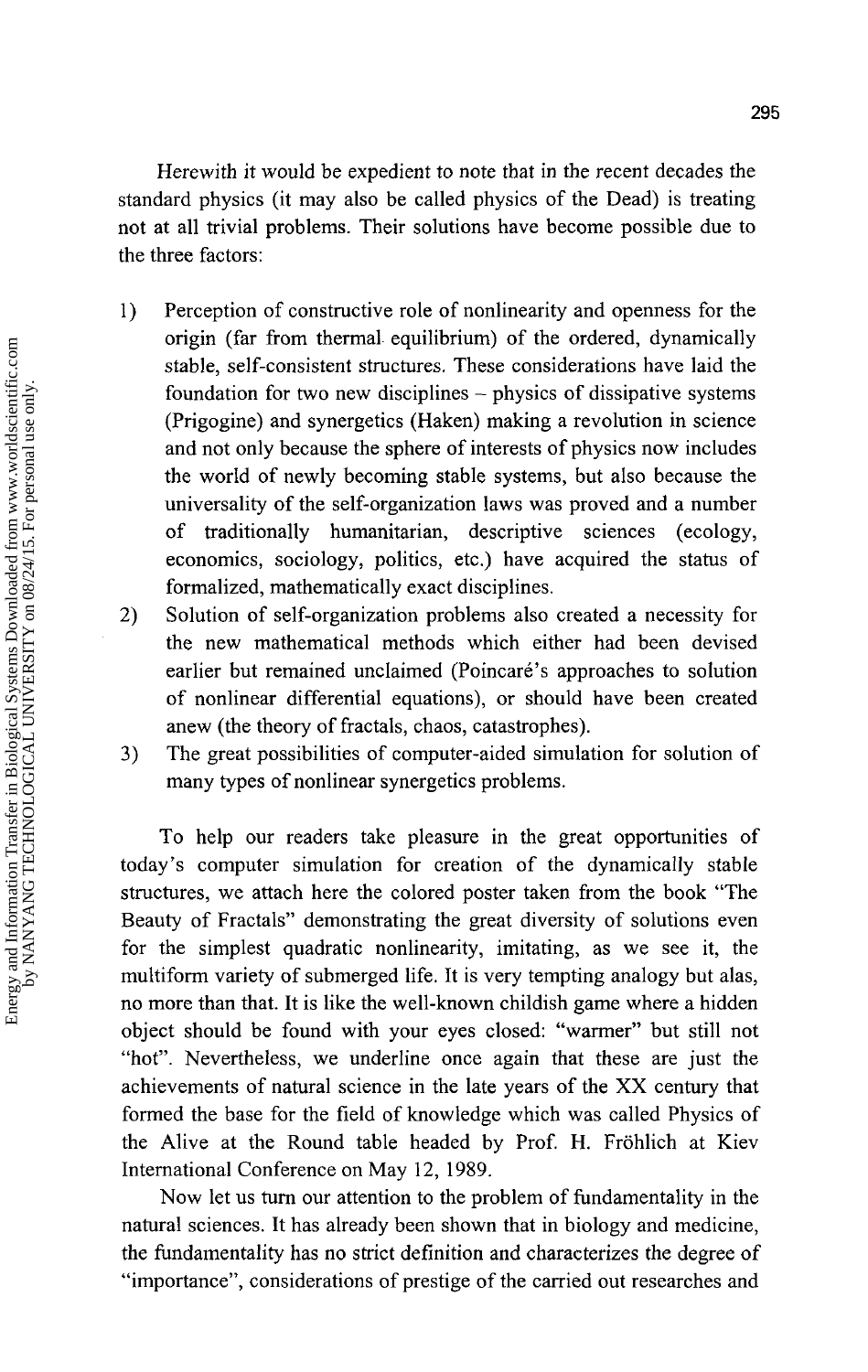it is always associated with microscopic ideas implying that biochemical interactions and only them bear responsibility for origin, existence, structurisation and functioning of the Alive. Having no sound arguments for such a statement but analogies from linear physics of liquids and solid state, the advocates of this point of view consider that life had its origin as a result of certain changes in the organic primary "broth" having been accumulated during millions of years. Such an approach washes away the border-line between animate and inanimate, the wonder of life is substituted by fetishism of much longer spans of time fascinating human imagination. The next step in such an approach would be origination of illusion of superpermission (all is permitted) followed by propositions to breed human organs outside a human body, to clone the twins, geniuses, etc. As the bright illustration of a deadlock character of the standard approaches treating a living organism exceptionally as a retort for biochemical transformations was really a very awkward situation with multi-billion program "Human genome" that has happened with the expected medical dividends from its realization.

It is quite to the point to remind here once more that among the fundamental forces of nature (strong, weak, electromagnetic, gravitational fields) there are no chemical forces. Chemical interactions are in its essence nothing else but a short-range component of electromagnetic interaction which can be singled out in liquids and solid bodies due to a number of effects among which the basic one is screening of the field by neighboring quasi-neutral molecules whose contents, as known, amounts to  $10^{19}$  in each cubic millimeter of substance. So, only the molecules contacting among themselves come into chemical interactions. In the cells of a living organism, the molecules take part in the great number of biochemical reactions, thus ensuring its vital activity.

The only thing that can't be provided by chemical forces by  $definition - it$  is to organize and support the correlation of processes in the entire macroscopic organism, i.e., they can't in principle provide differentiation and morphogenesis, the same as the single **DNA**  molecules (however complex they may be) can't be "responsible" for certain organs, diseases, talent, life-time, etc. Intoxicated by the illusion of superpermission, the apologists of chemical-mechanical views in biology and medicine have accepted the new selection possibilities of cloning as a signal for the further speculations on the prospects of human interfering in conception and embryo formation, having no the slightest idea about how and why just in this but not some other way an organism is developing, forming and structuring itself from zygote and the tissues, organs, circulatory system, skeleton, brain, consciousness arise. To say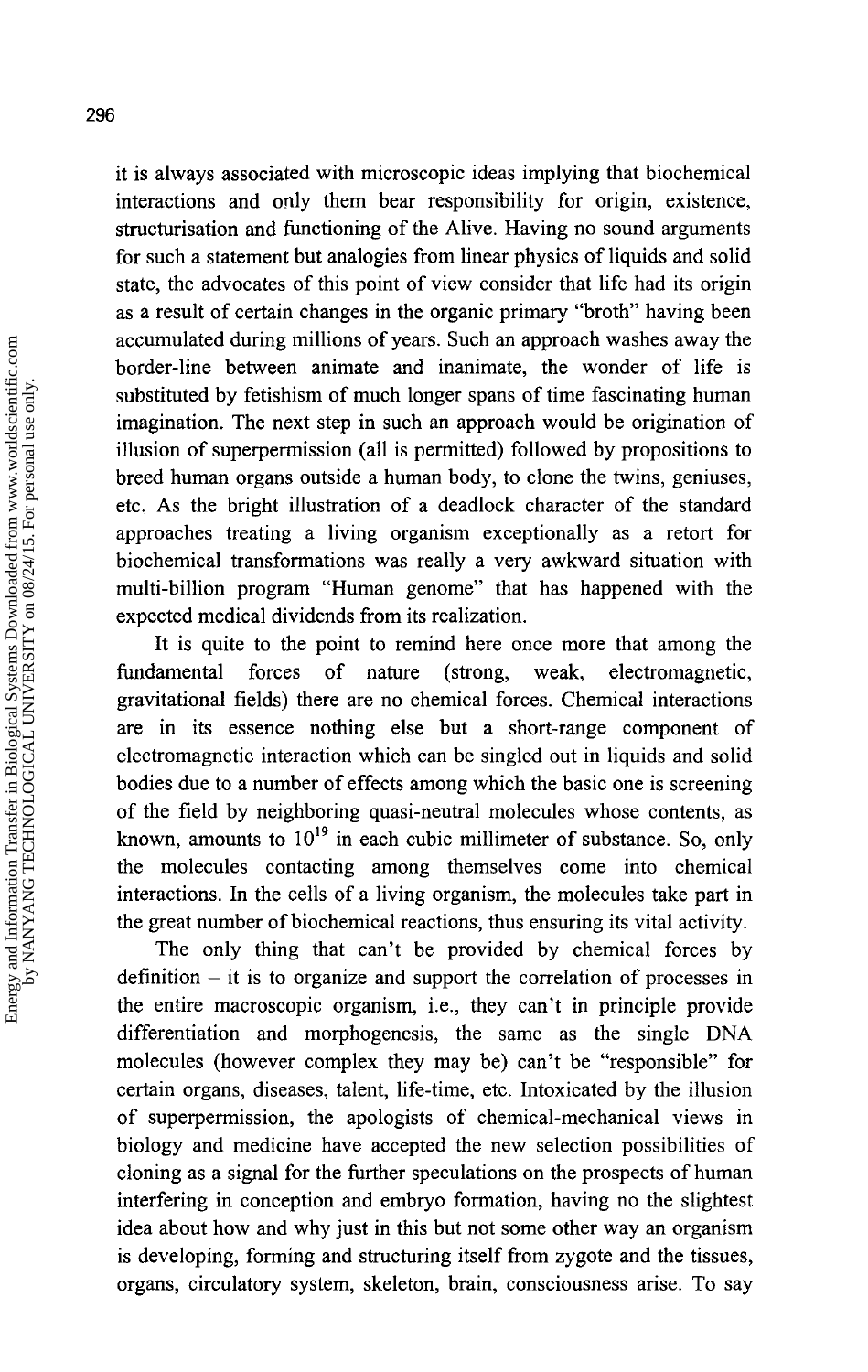nothing of a man, even the simplest unicellular organism has not yet been artificially reproduced under laboratory conditions with all the might of the modem civilization and, as we believe, it won't be ever reproduced.

Remarkable is the name of the respective branch of biology, "genetic engineering", i.e., in the same way as radio technology engineer who can adjust a radio-set, precise mechanics engineer who can restore a clockwork, auto mechanics engineer who can repair a car. But radio-sets, clocks, automobiles are made by our human hands and so, in case of necessity, they can be disassembled, the damaged part changed and the mechanism reassembled. But a human body is not made by human hands, this is the God's creation and its "repair" demands the other level of knowledge.

Physics of the Alive is based on the notion that besides anatomicmorphological systems of an organism which can be seen with eyes, there exists (and it is the real existence) something that can't be perceived with an eye. This is the so-called electromagnetic framework of a human being, and, to be more exact in physical respect, the coherent eigenfield of a man within mm-range of electromagnetic waves. This field arises due to electromagnetic activity of every cell of a body, but having been created, it directs, synchronizes and coordinates the functioning of all organs and structures of an organism beginning in a mother's womb, then after the birth and during the whole life. And since a genome of each somatic cell of the given organism is the same, so it is just through creation and functioning of the electromagnetic framework that hereditary chromosome information is realized, providing correlation of all biochemical processes in a body. Availability of self-consistent potential of the whole organism makes it possible to overcome prohibition on application of quantum mechanics and its principles to the entire macroscopic systems (such as human organism, for example). Applicability of quantum mechanics principles – identity and discreteness introduced into science the universal fundamentality criterion availability of characteristic eigenfrequencies. In the past, three levels of the matter organization, i. e., nuclear, atomic and molecular, satisfied this criterion. Nowadays, due to the presence of a body's electromagnetic framework, it became evident that the Alive constitutes the fourth level of nature's organisation with characteristic eigenfrequencies for each entire living object ensuring multiform differential stability of the Alive (existence of separate individuals, species and genera of vegetable and animal kingdom) the same as, for example, the Mendeleev Table of elements demonstrates a multiform differential stability of the atomic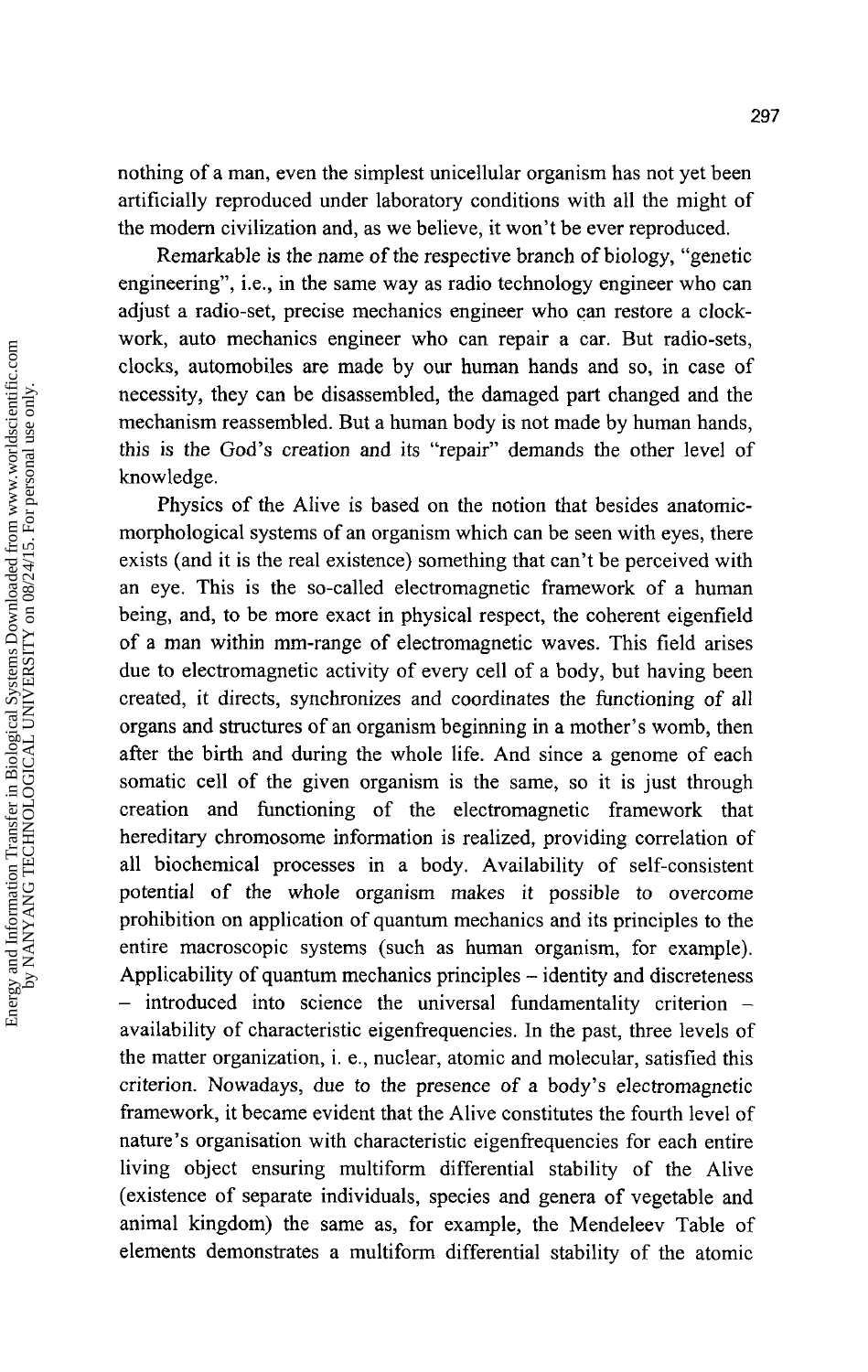world. In this way, Physics of the Alive gives the fundamental definition of the Alive in its distinction from the Dead:

the alive is the fourth level of quantum organization of nature (after the nuclear, atomic and molecular ones);

each of the individually functioning living objects represents an entire quantum-mechanical system whose macroscopic self-consistent potential is formed according to genome as a laser of mm-range of electromagnetic waves at the expense of electromagnetic activity of the cell membranes.

This formulation:

- 1) does not contradict the total amount of information accumulated by biological and medical sciences;
- **2)**  enables interpretation, from the standpoint of the fundamental science, of the MRT and Sit'ko-MRT phenomena, i. e., rehabilitation of an organism's functioning with the use of low (as compared to the energy of one quantum) levels of electromagnetic influence at "resonance-therapeutic'' frequencies [ 1,2] ;
- explains the paradox noticed by P. Mitchell in connection with proton transport, i.e., spending of the most part of a cell's metabolism energy not for chemical energy accumulation (ADP-ATP) but on support of electric tension within membranes  $10<sup>5</sup>$  $V/cm$ : 3)
- 4) gives explanation to one of the most secret enigma of the chromosome heredity theory - existence of more than 98% (!) of the mute genes, i.e., the genes that do not participate in the standard mechanism of protein material production in the DNAamino acid-protein chain;
- 5) gives arguments in favor of the opinion that it is senseless to search for the genes "responsible" for organs and structures of a human body as well as for mental ability of people, their diseases, and, in general, for any fragment of the infinitely complicated something which is a Human in his interaction with Nature in conditions when differentiation of the respective conceptual apparatus has been historically formed proceeding from linguistic peculiarities of different branches of a human race\*;

<sup>\*</sup> The term "gene responsible for" arised at the very outset of chromosome heredity theory formation when it was necessary to defend the very idea of heredity and the role of the genes in this process as its real material carriers. Unfortunately, with time, terminology of this type has taken roots in its literal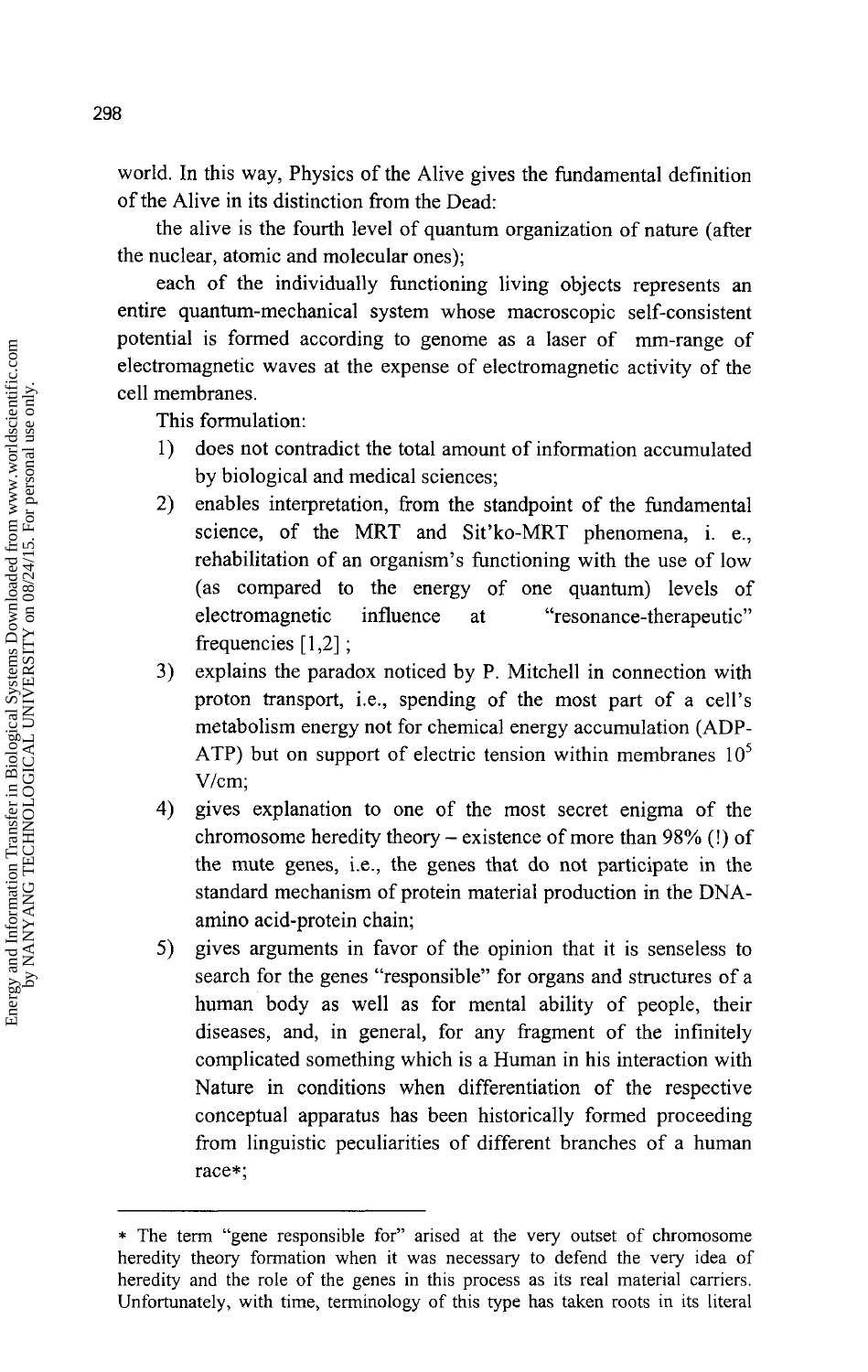- 6) opens the possibility to approach the solution of such fundamental biology problems as differentiation and morphogenesis from the new positions;
- lays the foundation for theoretical biology on methodological principles common with other fundamental sciences: nuclear, atomic and molecular physics: the Alive is distinguished from the Dead in methodological respect in the same way as hydrogen and oxygen atoms differ from a water molecule formed from them  $-$  by the presence of the new self-consistent potential which forms characteristic eigenfrequencies of a living organism and a water molecule, respectively; fundamental biology problems as differentiation and<br>morphogenesis from the new positions;<br>7) lays the foundation for theoretical biology on methodological<br>principles common with other fundamental sciences: nuclear,<br>atomic them  $-$  by the presence of the new self-consistent potential<br>which forms characteristic eigenfrequencies of a living organism<br>and a water molecule, respectively;<br>8) allows to explain the specific biological phenomena, fo
	- allows to explain the specific biological phenomena, for example, the nature and stability of papillary lines on soft flesh of finger-tips;
	- suggests the way of drawing nearer the viewpoints of science and religion.

Though the majority of the above-stated corollaries from the suggested definition of life reflect the main statements of quantum physics of the Alive and have been rather consistently treated in a great deal of scientific papers and, in the first turn, in the columns of Physics of the Alive, still it remains expedient to dwell in more detail over certain theses:

To p. *2.* Microwave resonance therapy (MRT) as the most wellknown technology of quantum medicine is based on super high frequency-resonance sensitivity of a functionally disordered organism towards the action of the external mm-range electromagnetic fields exerting influence over biologically active points of a patient's body, coinciding with acupuncture points used in the technologies of the ancient Chinese medicine. The MRT technology as well as its latest modification "Sit'ko-MRT" [2] did not find scientific explanation in the framework of the medical and physical ideas that existed in the early 80s, and just this gave an impetus to development of the foundation of physics of the Alive and quantum medicine.

And what namely defied interpretation from the standard positions? Just several moments.

sense, holding genetics in its methodological development at the level of Newtonian ideas, at the best. And really so, how can we discuss the genes, responsible for stomach, talent, different diseases current, etc., under conditions when the marking-out of linguistic paradigm imposed on the external world by various civilizations is different. It will suffice to compare the conceptual medical terminology of the West civilization and the ancient China civilization.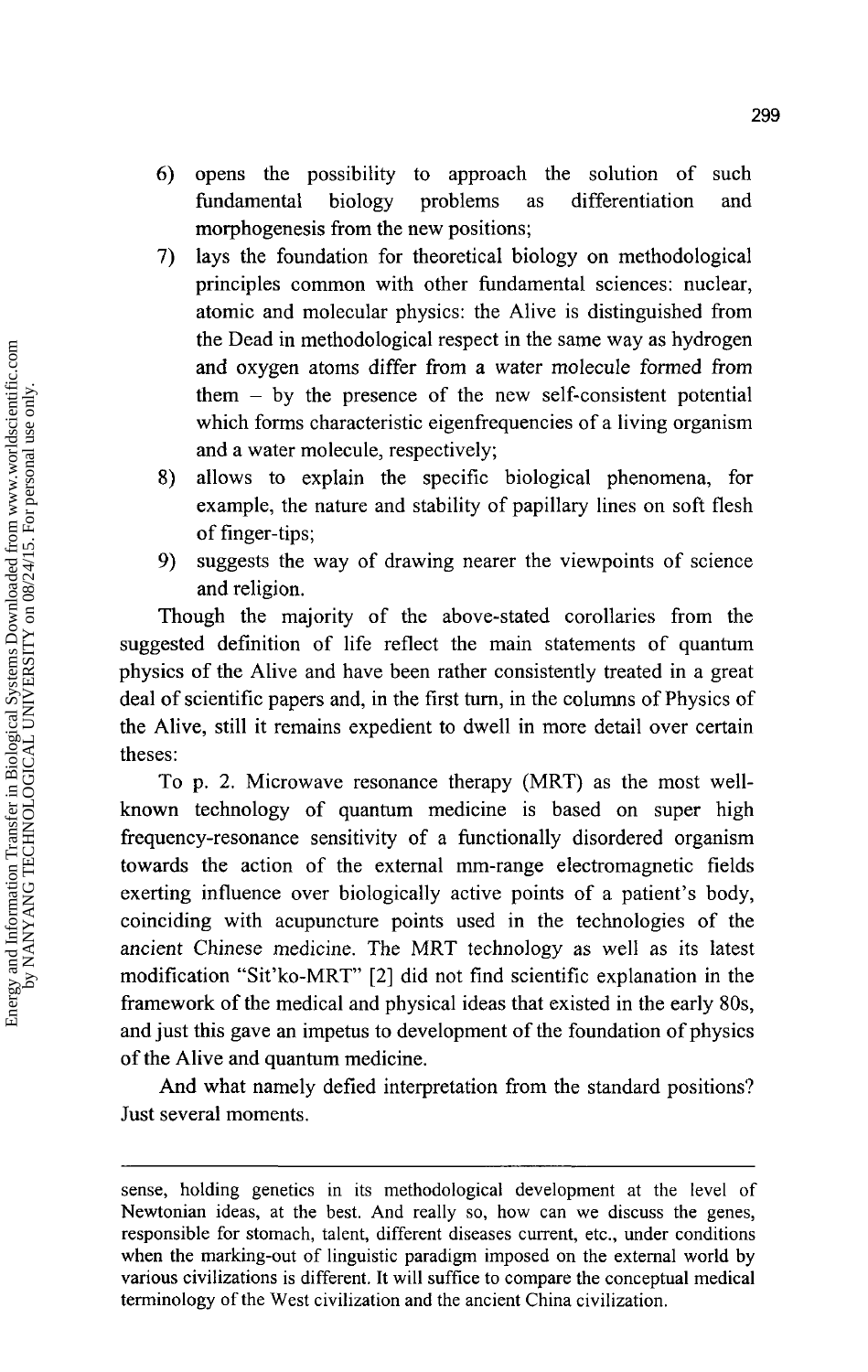First of all, it concerns power density of the influencing signals. If in the early years (before **1986)** it was slightly lower than the thermal effect threshold  $(10 \text{ mW/cm}^2)$  and this caused adequate discussions in scientific literature, then in the following years, and particularly in Sit'ko-MRT technology, power density has been many orders decreased and reduced to  $10^{-13}$  W/cm<sup>2</sup>, which for the real generators comprises  $(10^{-20}$  $10^{-21}$ )W/Hz cm<sup>2</sup>, i.e., it is commensurable with one quantum energy and thus it can be efficiently perceived only by the entire quantummechanical system.

Second, the resonance effect at the curative "therapeutic" frequencies with quality>1000 in mm-range is impossible from the point of view of physics of liquids and solid state. So its reliable registration in experiments and in the process of treatment of thousands of patients also speaks in favour of the necessity to introduce the notion of the Alive as a macroscopic entire quantum-mechanical system[3].

Third, the fact that mm-effect is absent in case of healthy people, is very important as from pragmatic point of view (the notion of "healthy organism" is introduced) and also as an additional confirmation of quantum-mechanical model of life, when the ground system's state corresponds to health, and metastable - to disease.

Finally, MRT has confirmed the existence of connection between acupuncture points and human body's organs by the way of the so-called meridians (channels) described by the ancient Chinese thinkers and physicians 5000 years ago. It is because of these meridians the West medicine has not recognized the ancient Chinese medicine during many centuries, since these channels can't be visualized by an eye, and one of the basic principles of the West medicine is visualization dogma existence of only what can be seen by eyes. Such naive views concerning the alive place it at the lower level than an elementary radio-set or TV-set that "see" electromagnetic signals unnoticed by our eyes. We managed "to notice" the meridians but not in a visible range but within mm-range. They are the elements of electromagnetic framework and just using them in MRT-technologies we restore this framework **[3].** 

To p. 3. Aqueous component in an organism is a very significant one. *So,* its functioning in mm-range laser generation mode will depend on competition of the two processes: mm-waves generation by the cell's membranes and absorption by aqueous (for the most part) environment. The possibility to treat plasmatic membranes as the active centers of a body's coherent systems beyond the threshold of non equilibrium phase transition was for the first time noticed by H. Frohlich **[4],** who estimated frequency of their oscillations in the range  $(10^{10} - 10^{11})$  Hz. Since the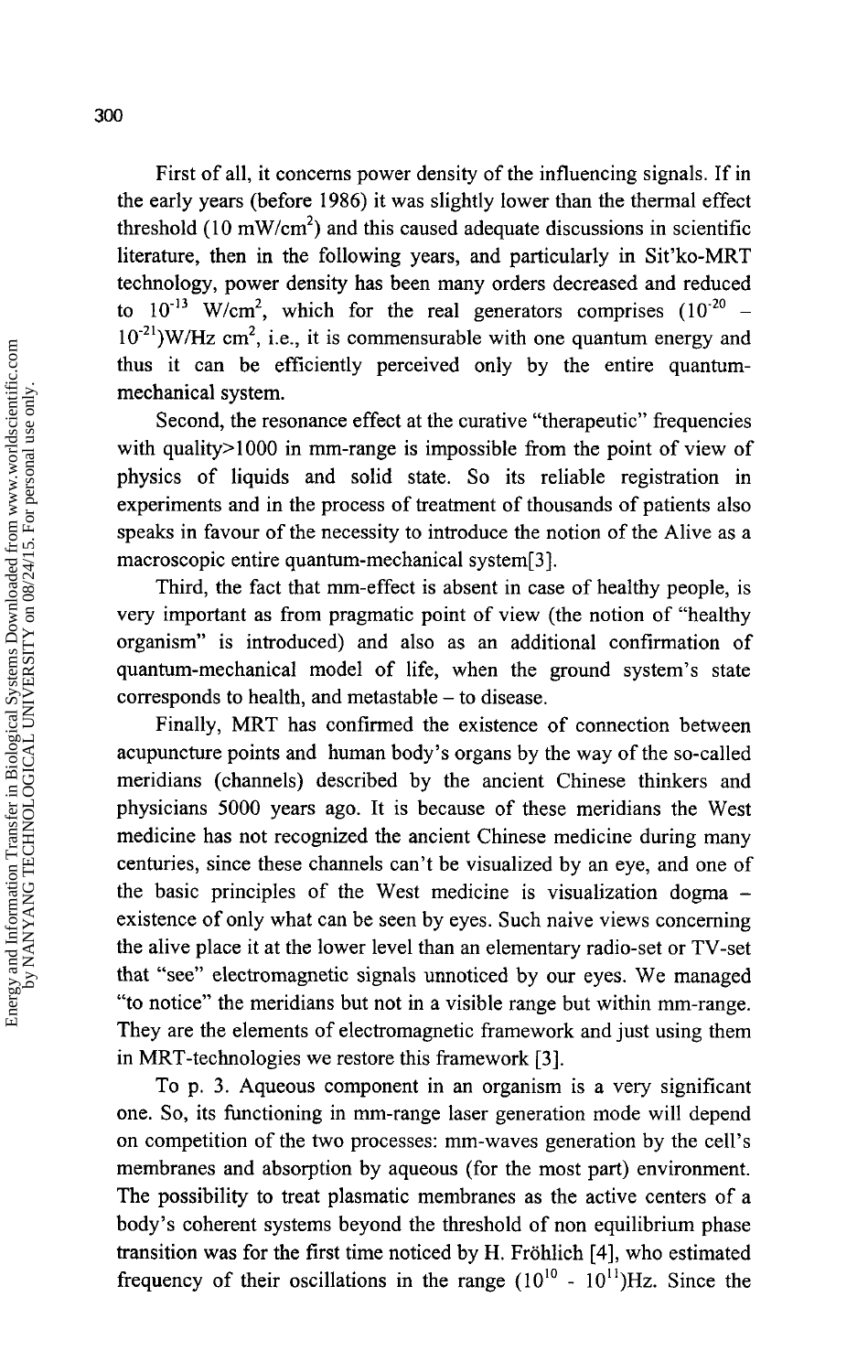membranes are charged, so such oscillations turn them, as is well-known, into the sources of mm-range electromagnetic waves whose power is proportional to square acceleration. It is important to stress that in artificial laser systems coherent generation is realized at frequencies whose energy quantum ( $h\nu$ ) considerably surpasses thermal background (kT). As follows from radiation theory, the induced to spontaneous components ratio of the activated medium radiation is proportional to 1

, which is considerably less than 1 and, therefore, for transition  $\frac{1}{e^{\frac{h\nu}{kT}}-1}$ *hv* 

into laser generation mode the special efforts are necessary: besides pumping of the active centers, the mirrors are necessary, etc. In the natural lasers, that is the living systems the relation between  $(h\nu)$  and

(kT) is reverse: 
$$
\frac{h\nu}{kT} \approx 0.01
$$
 and consequently  $\frac{1}{e^{\frac{h\nu}{kT}}} \approx 100$  which

sufficiently simplifies the conditions of generation occurrence and sustaining if, of course, there will be permanent energy pumping of the active centers (cell membranes).

To p. 4. Self-consistent coherent field of an organism should carry information about heredity, i.e., about genome. The genome identity for all somatic cells of the given organism is the necessary condition for occurrence of such a multimode coherence. It is just here that all the genes should be put to work, and cell-division and accumulation of protein in them by way of standard mechanisms of mitosis, DNA transcription and translation are of local value and should be launched into action in accordance with the orders from electromagnetic framework. The process is self-consistent: each cell takes part in electromagnetic framework formation and maintenance in accordance with genome, and the framework, in its turn, coordinates and synchronizes the functioning of the entire organism and all its structures, gives orders for synthesis of the necessary proteins in the respective cells or for multiplication in these or that spots of the necessary cells.

It will take a lot of time and efforts of the great number of specialists for the given scheme of the living matter functioning to be filled with the concrete content. But here, physics of the Alive suggests the way out of the dead-end where the modem biology found itself being limited by short-range forces of chemical interactions. The hope for successful advances we see in methodological foundation of physics of the Alive and its experimental basis: the proof of electromagnetic nature of the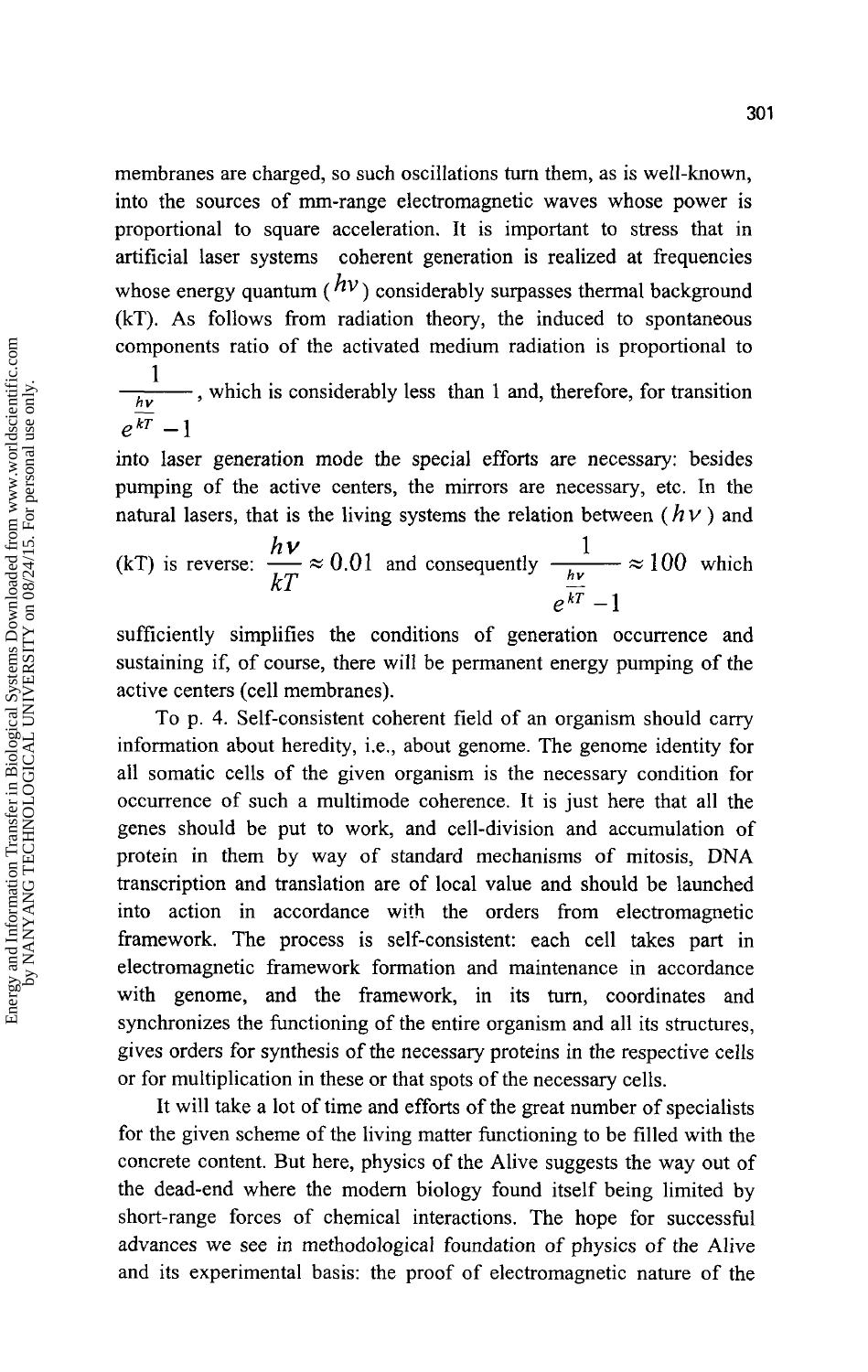Chinese meridians and direct registration of a human's non equilibrium mm-radiation component [3].

To p. 8. As it is known, papillary lines are formed at the 14-th week of an embryo development. Just at this time gristly tissue hardens, turning into osseous tissue. From the standpoint of physics of the Alive this means that there appears the possibility of reflection of the running electromagnetic wave from the bone and formation of the meridian system. Maintaining of stability of an organism's coherent field is ensured by the condition of falling of the running wave from inside upon the skin surface over BAP at an angle equal or bigger than the angle of the complete internal reflection. On reaching the finger-tips, the wave is reflected from the nails, forming interferential picture of a standing wave. These are the structures which we observe as a papillary pattern. The distance between the maxima (or the minima) is determined by half of electromagnetic wave length in a substance and surface curvature of soft flesh of finger-tips. Taking into account that in aqueous solution dielectric permittivity  $\epsilon$  for the frequency (50-60)GHz equals 30, the refraction index **n** will comprise  $\approx 5.5$  (**n** =  $\sqrt{\epsilon}$ ) and, consequently, at the wavelength in the atmosphere  $\lambda_{\text{external}} = (5 \div 6)$  mm in an

organism 
$$
\lambda_{\text{inter}} = \frac{\lambda_{\text{exterm}}}{n} \approx 1 \text{ mm}
$$
, and  $\frac{\lambda}{2} = 0.5 \text{ mm}$  which

corresponds (with accuracy up to surface curvature of finger-tips) to our observation. Watching the papillary lines we see manifestation of characteristic eigenfrequencies of an organism.

To. p. 9. Multivaried differential stability of the Alive, i.e., existence of the species, genera of vegetable and animal kingdom parallel with peculiarities of each concrete individual permits us to make a suggestion that coherent fields represent genome not only of each stand-alone organism but there exists the hierarchy of coherent structures providing the global species and generic identity of the Alive. Naturally, these coherences are realized in other frequency ranges. Such an approach ensures the universal world coherence with the coherence volume approaching the infinity. As is well-known, within coherence volume, time and energy are connected by uncertainty relation, i.e., they are losing Newtonian determinism. It means that being lighted up with coherent reference beam (holographic term), the picture of the world may reveal itself in the infinite space and time which becomes accessible to the saints, clairvoyants, prophets, Tibet lamas.

The ideas of existence of material (and we add also spiritual) world unity was intuitively felt by scientists-naturalists at various stages of the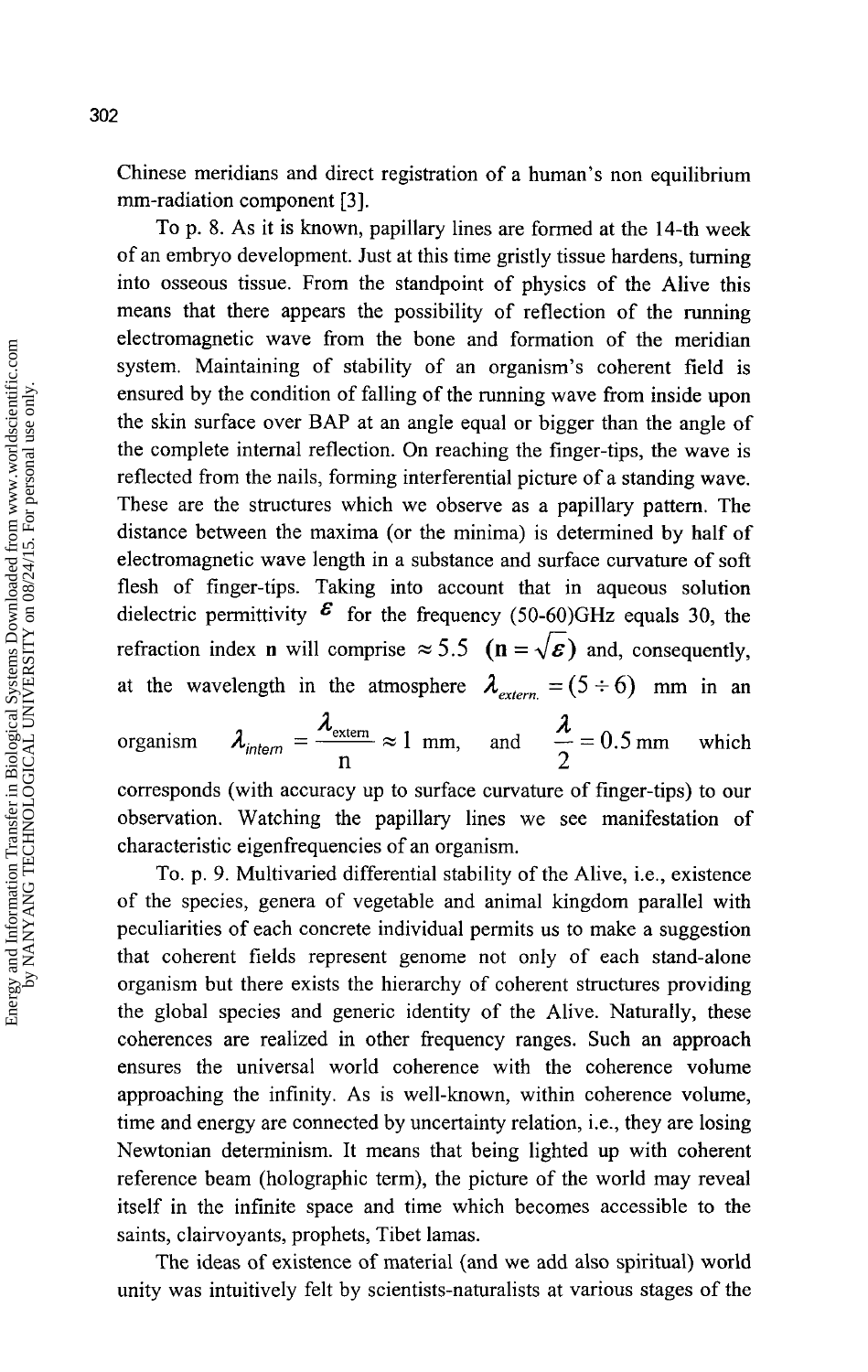west civilization development and was proclaimed as some universal principles. They gave rise to the origin of the modem optics (Fermat's principle of the shortest optical way) and mechanics (Maupertui's the least action principle). In the absence of the ideas about physical reality of the fields, in the science of XVII-XIX centuries the role of the above said long-range action carries was imposed upon certain material substances (ether, phlogiston), which were not detected by way of experiment. This fact have not perceptibly hampered the development of physical and chemical sciences that overpassed the difficulties of explaining of the experimental results without involving of the long-range action, just by introduction of the principles which cannot be proved. For example, the statement that the light beam in the medium is spreading along the shortest optical way (or in the way of the minimum spreading time) underlies all the laws of geometrical optics. But one can put a question: how does the light beam (or the light front) "know" which of the ways is the shortest one. The similar picture can be observed in mechanics, when it turns out that a body in the field of forces moves by a trajectory along which a certain integral termed "action" is minimal<br>  $\oint_{\mathcal{L}} f(\vec{p}) \to \vec{p}(\vec{p})$ 

$$
(S = \int_{t_0}^{t} L(\vec{R}(\tau), \vec{V}(\tau)) dt
$$
, where  $L \equiv T - U$  is Lagrange function) and

in electrical engineering when we state: "current runs over the least losses path".

But the state of the art with sciences concerned with the alive was much worse. The absence of the registered long-range action carriers has thrown a number of biological sciences' trends back to marginality domain, at best, and even were prohibited, persecuted, ostracized. This is true regarding clairvoyance, telepathy, telekinesis, astrology, alchemy, extrasensorics, searching with a rod, acupuncture (during some hundreds of years), etc.

Hypothetical possibility of origination of a living organism in the absolute emptiness of the universe exceptionally as a result of chemical reagents interactions of two genital cells, gave birth to atheistic orgy, illusion of superpermission, the consequences of which we encounter not only in the former USSR ("men-screws"; heredity negation), but even now, regarding unworthy boom connected with cloning. How can one seriously discuss artificial (in essence) cultivation of human beings in vitro with the desired faculties and traits of character, create artificial intelligence, etc. in a situation when it is known that not a single person has ever managed (and will not be able) to reproduce a human individual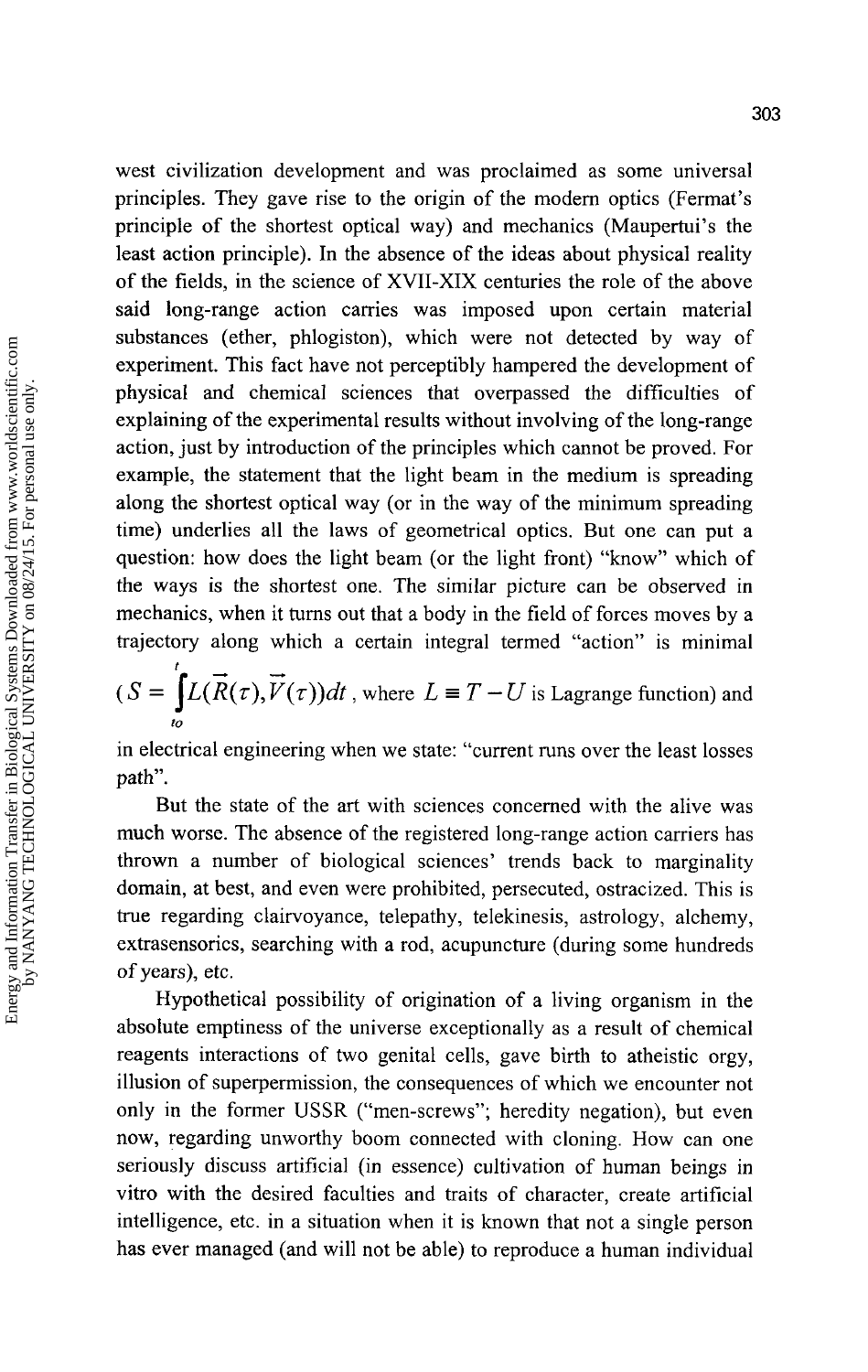outside the mother's womb (in the language of quantum physics outside her electromagnetic framework). -

It should be recognized that nowadays we have no direct experimental confirmations of existence of the universal nature coherence which can be associated, as we believe, with God. The following indirect evidence testifies in favour of such point of view:

- 1) Availability of non equilibrium mm-range radiation component was registered not only in a human but also in certain specific objects of inanimate nature, specific in the sense that they are included in a megastructure of human vital activity. Among them are precious stones, precious metals, marble at the temperature and humidity of Rome thermae, certain sorts of wooden building materials at the definite humidity and temperature, the mammals' bones, etc. Our radiometric system cannot as yet register the differential spectra of a human's characteristic eigenfiequencies. However, forms and amplitudes of the integral spectra remaining within measurement range of  $(50 \div 70)$  GHz prove to be different for above said different objects, the same as they are different for various people and undergo changes depending on their physiological state *[5].*
- Experiments on study of division of single unicellular organisms placed in electromagnetic screen testify to the existence of longrange communication, electromagnetic in its nature, among the individuals of one species kind, determining its most important peculiarities and species differentiation *[6].* One of the main outwardly observable species characteristics of unicellular organisms is, as a rule, their division period. Thus, it turned out that an insolated cell loses this information: it either does not get divided at all, or its division periods vary so much that the statistical mean value, so well-known for the concrete cell-type, cannot be registered. 2)

These observations submit indirect confirmation of a hypothesis about existence of the coherent fields hierarchy ensuring the fieldbased unity of the world.

In 1985, I visited Khabarovsk (east end of the former USSR) and got acquainted there with impressive results obtained in Khabarovsk by Chinese researcher Tsian-Kan-Chzhen in the study of the plants and animals morphosis induced by other plants and animals species in the situation of selective electromagnetic screening\*. 3)

The given investigations of the Chinese scientist arouse from time to time the interest in mass media, but we have not come across his publications in scientific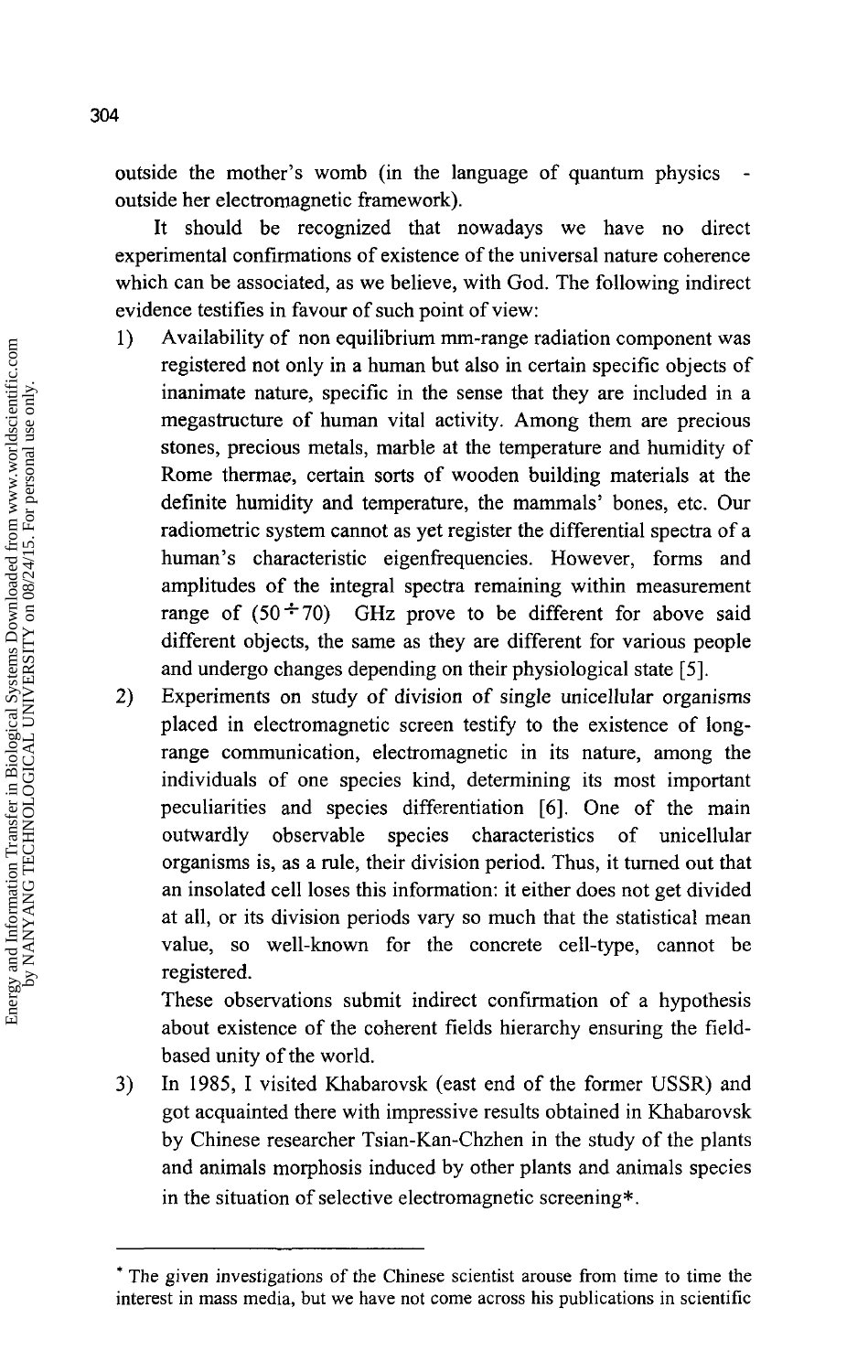Hypothesis that the global world unity is realized through the hierarchy of coherent electromagnetic fields in different frequency ranges opens the possibility of including such phenomena as clairvoyance,

editions, except for a brief annotation of the application for discovery (1974) "Biosuperhighfrequency communication between organisms and tissues" and several letters-solicitations sent by him to the scientific centers of the former USSR (and, firstly, to the Far East scientific centre of Academy of Sciences of the USSR). That is why, stating the results of the scientific work of the Chinese colleague we cannot point out the respective reference and have to describe them from the standpoint of our own view. To some extent, this is justified, since after the first acquaintance in September, 1985, I (S.P.S.) often discussed with Mr. Tsian-Kan-Chzhen his results and solicited in the scientific and administrative structures of the Far East region for allowing him the necessary conditions for work. And even more than that, specially for this theme, there was organized the Khabarovsk branch of our Kiev temporary scientific collective, within the scientific program "Otklik", with which Mr. Tsian-Kan-Chzhen has collaborated (in the late 80s) but not for a long time. Superficially, the Tsian-Kan-Chzhen's scheme of experiments was as follows. Two voluminous resonators, whose dimensions are sufficiently large for the purpose of the prolonged accommodating there of the animals (goats, rabbits, ducks, hens) in rather normal conditions, or germinating of the plants (wheat, maize), are scattered at the distance 10-15 m and connected by hollow box waveguide with the boundary wavelength about 20 cm. In this way, inside the system, there is provided not only screening from the external electromagnetic fields (EMF), but also a certain frequency selection is realized for the EMF sources, placed in resonators. Tsian-Kan-Chzhen had at his disposal a lot of interesting results for various pairs of plants and animals, placed in resonators. I'll give an example of only two experiments: their photos and even some samples were kindly presented to me by the Chinese colleague.

Experiment **Ngl. An** adult she-goat, being in the period of genital maturity, was placed into one of the resonators. The second resonator gave shelter to a pregnant rabbit in the first hours after impregnation. In such "co-habitation" this pair have stayed during the whole time of the rabbits bearing. As a result , little rabbits were born with morphogenetical features of a goat, the morphoses with the horns growing from the mouth.

Experiment Nº2. In one resonator there is wheat in the period of forming ears, in another one - sprouting maize seeds planted into the earth. In the result, the maize has arisen, whose corn-cobs had the wheat awns.

Morphosis of the rabbit was preserved in alcohol, and several corn-cobs of maizewheat were just given to me  $(S, P, S)$  as a present.

The fantastic, at the first sight, results find qualitative explication in the notions of physics of the Alive taking into account the hypothesis about the coherent fields hierarchy, providing the unity and entirety of the world. Really so, the waveguide-resonator complex distorts the coherent species fields ensuring, in a common situation, the stability of the rabbit and the maize species, and the information from the other species, transferred by a waveguide, being superimposed, may form a false quasicoherent species field. As a result, the characteristic eigenfrequencies of the rabbits being born, and the sprouting maize, will be distorted. But, as it was already elucidated, it is just characteristic eigenfrequencies that determine the morphological peculiarities of an organism.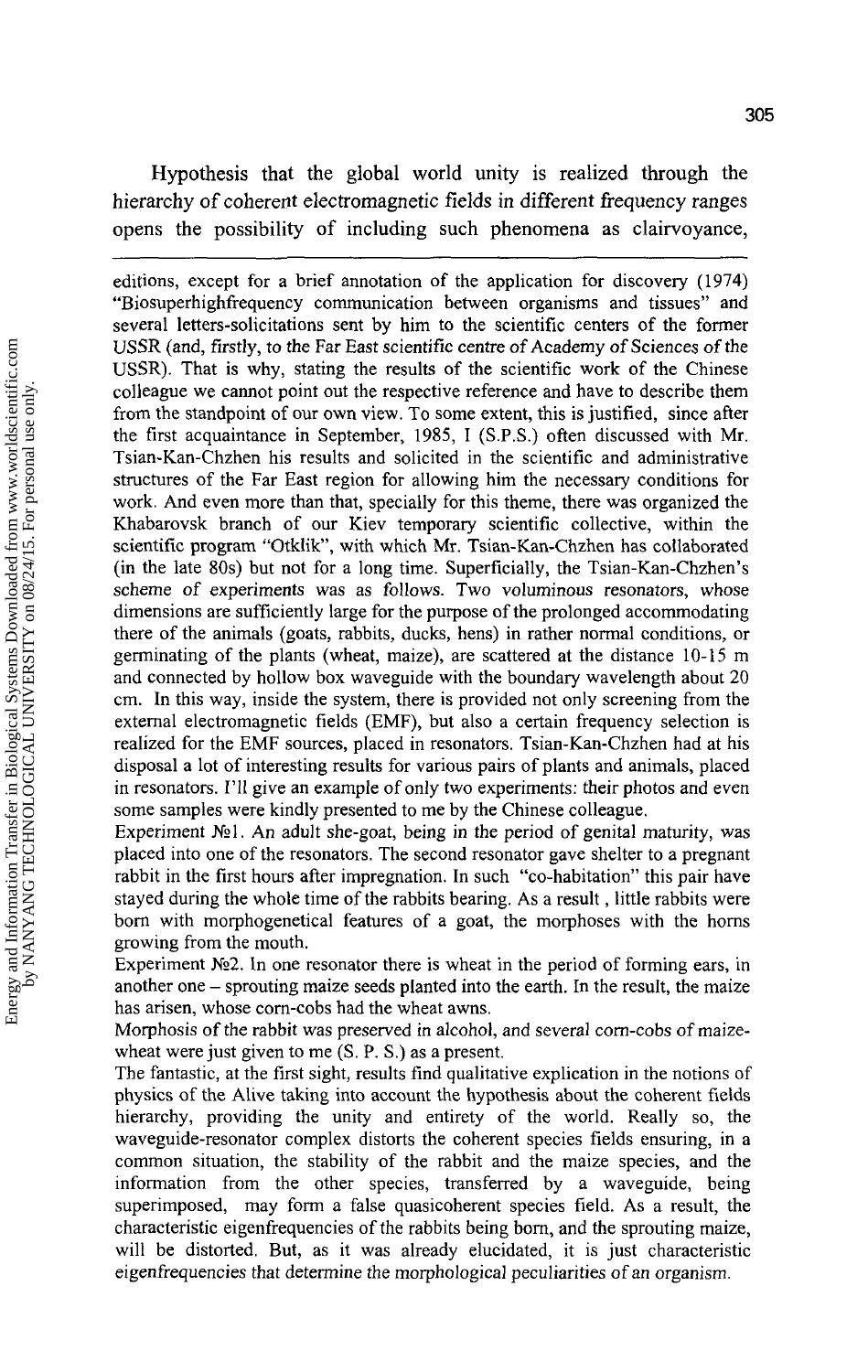extrasensorics, prediction of the future, etc. in the orbit of scientific interests, because within coherence volume, as it is known, the uncertainty relation is fulfilled when for an observer who uses for reading the reference coherent beam with the definite characteristics, the notions of time, energy, space lose their meanings habitual for classical views.

We believe that the development of the animate and inanimate nature changes these coherent fields, enriching them with new polarization and phase-frequency information. In this way, the Lord does not give people the test tasks but develops together with Nature, and, in the first turn, with development of mankind. Each man, having been born, receives the information about this world from a multimode coherent world field by way of resonance in accordance with his characteristic eigenfrequencies. The life (acquiring of knowledge, skills, experience, passions, emotions) enriches the spectrum of characteristic eigenfrequencies of a concrete human and herewith the spectrum of the general world field, i.e. the Lord. It is just in this sense that the Biblical expression "A man is created in the image and likeness of God" should be interpreted, as we see it. The development of God together with the development of the world and the mankind, in the first turn, is obviously demonstrated by the history of Christian teaching: God of the New Testament differs radically from God of the Old Testament, and the nations whose religion does not recognize this dynamics seem nowadays as barbarians though the civilized ...

It is considered that in the process of living a man conceives three Wonders: Wonder of Conception, Wonder of Birth and Wonder of Death. It is not in vain that the three mentioned mysteries are subconsciously guarded against curious glances capable of disturbing them, the same as it is enough to "throw a glance" at one of the coherent beams and the interferential picture is destroyed.

From the standpoint of physics of the Alive each of the Wonders is treated as the respective non equilibrium phase transition.

At the moment of conception due to emotional outburst the temporary joining of electromagnetic frameworks of a man and a woman takes place followed by formation of the special point in zygote around which the various trajectories of electromagnetic framework can be twined in a phase space of an organism's parameters. In accordance with Poincaré's classification of nonlinear differential equations solutions, these trajectories are called the limit cycle, knot, focus, saddle. Only one of these solutions  $-$  the closed limit cycle  $-$  corresponds to the life. The limit cycles are mathematical formalization of the meridians (channels) the closed trajectories of the running coherent electromagnetic waves in the structure of a human's electromagnetic framework. The full-value